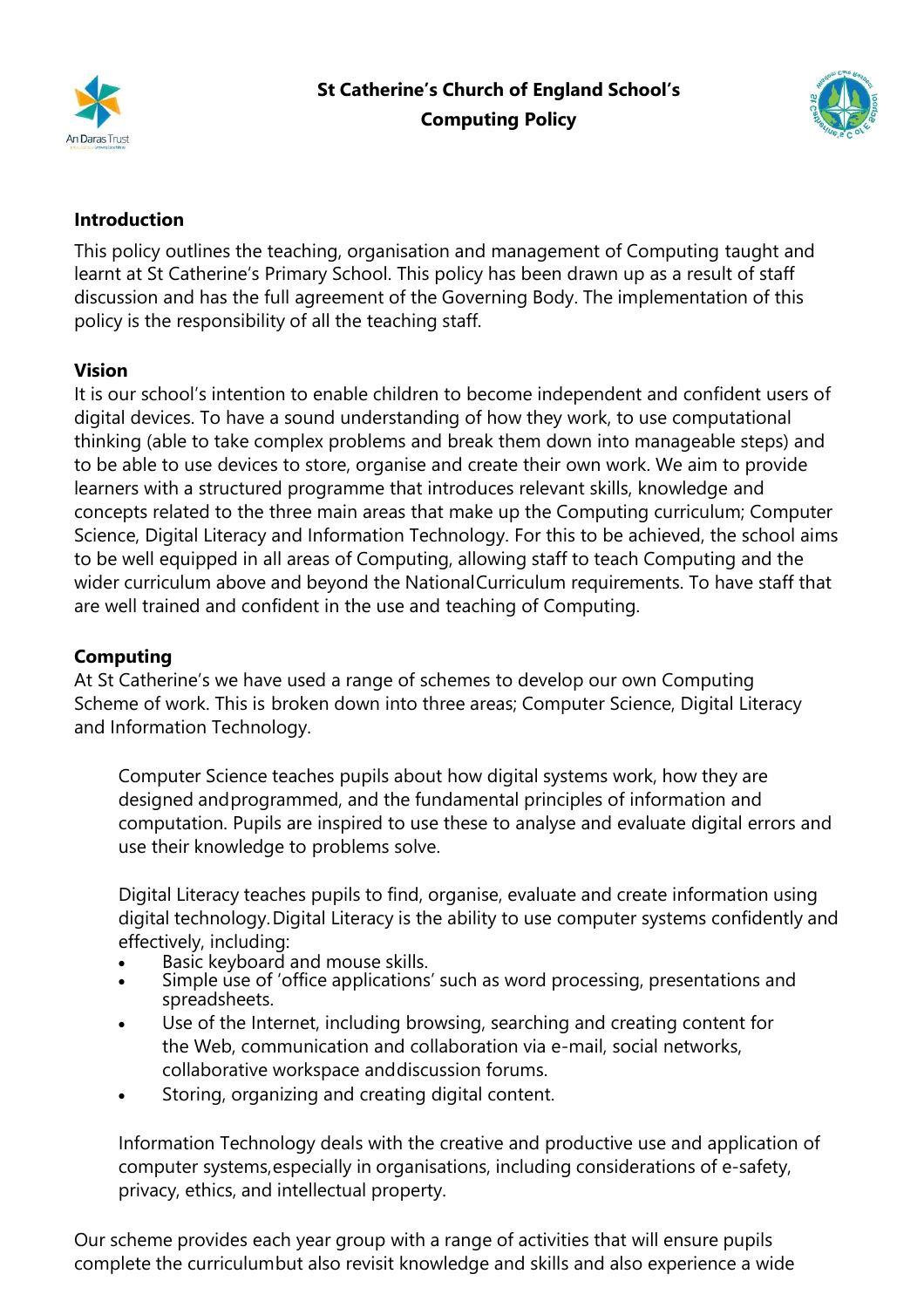range of products and activities.

Children will use the computers, tablets, and touchscreen display units throughout their years at St Catherine's. The Foundation Stage, the children work on a variety of design and making activities to meet the requirements of the Early Learning Goals.

Children will receive dedicated Computer lessons and will be expected to use the knowledge and skills learnt to support their learning. Cross-curricular lessons are taught to and in hand, heighten the computing skills taught. Pupils may use digital devices in core subjects and in lessons such as design and technology, art and music.

### **Inclusion**

Children with particular needs will be challenged and motivated by differentiated work given by the teacher appropriate to their needs. Teachers will also use questions that allow all children to maintain their involvement in the lesson and demonstrate their knowledge and abilities. If necessary, arrangements willbe made for a child to work on individualised tasks or devices appropriate to their specific needs. Liaison with the Special Needs Co-ordinator will sometimes be necessary. Children will be challenged and motivated by differentiated work given by the teacher appropriate to their needs.

#### **Assessment**

Assessment will take place at three connected levels: short-term, medium-term and longterm. These assessments can be used to inform teaching in a continuous cycle of planning, teaching and assessment. Short term assessments will be an informal part of every lesson to check pupils' understanding and give information,which will help teachers to adjust day-today lesson plans. Assessments will take place after eachunit of work. Long-term assessments will take place towards the end of the school year to assess and review pupils' overall progress and attainment.Teachers will also draw upon their class record of attainment against key objectives and supplementary notes and knowledge about their class to produce a summative record.

## **Resources**

At St Catherine's we strive to ensure pupils have access to reliable and high-quality computing equipment. This currently includes: desktop computers, laptops, Android tablets, iPads and interactive whiteboards. Key stages also have specific resources for their year groups e.g. Beebots and Micro:bits. Further to this, St Catherine's have relevant applications on the devices to support the curriculum e.g. Scratch.

## **Links Between Computing and Other Subjects**

At St Catherine's we try and make effective use of digital technology to support teaching and learning across the curriculum. Where there is a clear focus on learning rather than technology, systems such as interactive whiteboards, virtual learning environments, blogs, wikis, podcasts, video and mobile devices can have a transformative impact on both learning and teaching. Pupils' use of such technology both draws on and enhancestheir digital literacy.

## **Leadership of Computing**

- Ensure teachers are familiar with the policy
- Advise and monitor lesson plans / termly planning
- Co-ordinate assessment procedures and record keeping so as to facilitate progression and cohesion
- Be aware of national and local developments through reading appropriate materials and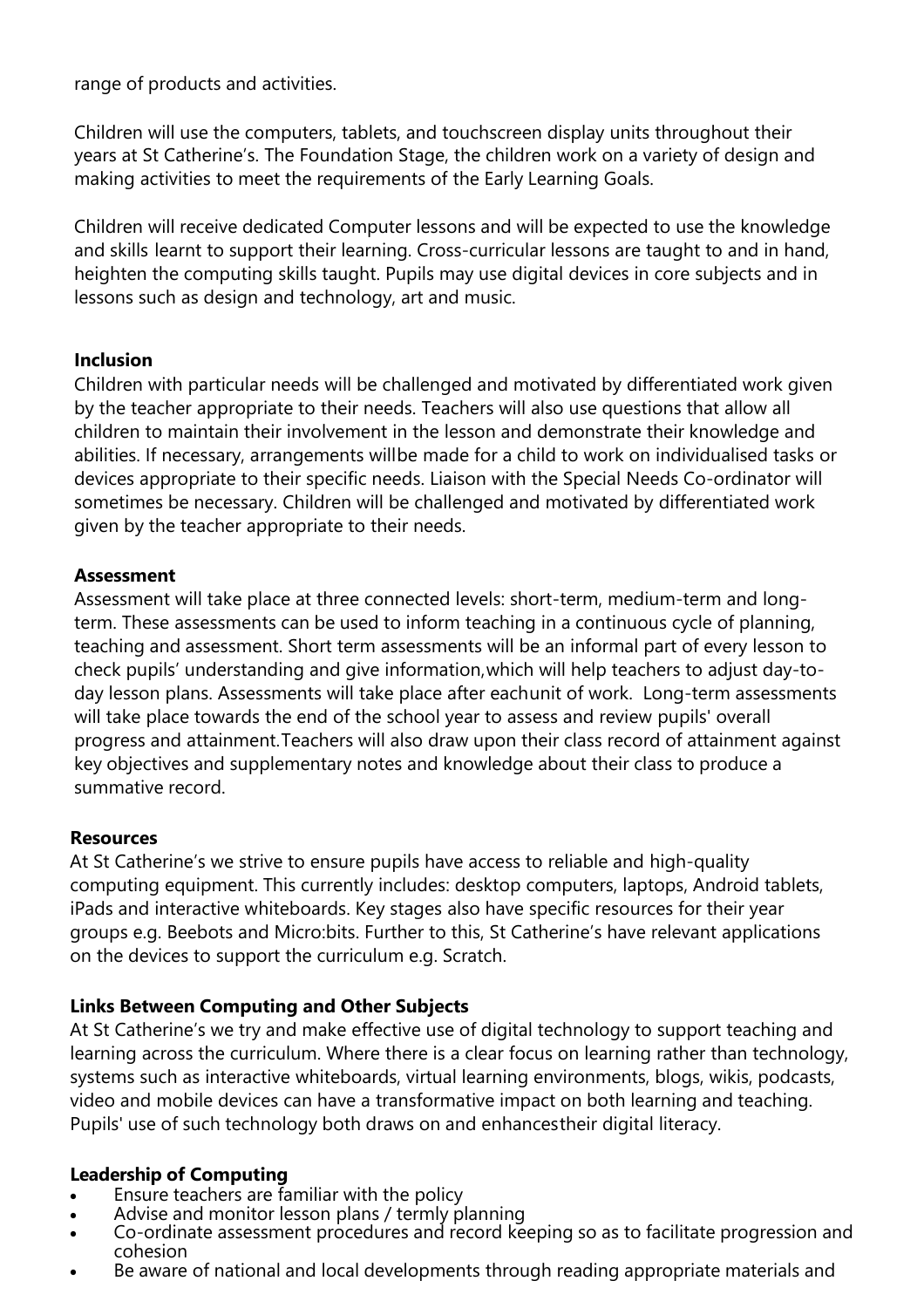attending courses.

- Prepare, organise and lead CPD, with the support of the Headteacher
- Carry out scrutiny of children's work with work samples from all year groups for Computing.
- Liaise with other schools in the development group to encourage continuity of approach
- Observe colleagues from time to time with a view to identifying the support they need • Discuss regularly with the Headteacher and the Curriculum Governor the progress of
- implementing thepolicy in the school.
- Contribute to the school Improvement Plan.
- Submit an annual report to Governors, which informs the Governors of progress towards targets identifiedin the SIP.

# **Online Safety**

Please refer to the school Online Safety Policy.

## **Equal Opportunities**

We are committed to providing a teaching environment conducive to learning. Each child is valued, respectedand challenged regardless of ability, race, gender, religion, social background, culture or disability.

## **Health and Safety**

#### *Comfort*

Users should be comfortably positioned, with easy access to all equipment. While sitting, users must be able to adjust their position in relation to the equipment as appropriate. Users should change posture frequently and takefrequent 10-minute breaks away from devices to stretch their limbs.

## *Seating*

At St Catherine's we use stools around our Computing suite. Children are encouraged to sit upright and not torock back and forth on them.

## *Monitors*

Monitors tilt and swivel to suit the requirements of individual users. The top of the screen should be roughly at eyelevel. Screens should be positioned to reduce reflection and glare from lights and windows, using blinds where necessary, and are adjustable for brightness and contrast as the lighting changes throughout the day. They are also cleaned regularly. Speakers are built into the monitors to cut back on the amount of clutter on the desktop and minimize visible wires.

#### *Keyboards*

Users have the option of using the keyboard flat or tilted. It is important to develop a good keyboard technique to reduce the risk of upper limb disorders (including pains in the neck, arms, elbows, wrists, hands and fingers). Thispainful condition, which has the potential to cause irreversible problems, is often known as repetitive strain injury or RSI.

For children with years of typing ahead of them, using the keyboard with index fingers only is highly risky. RSI iseasier to prevent than cure.

## *Noise*

Almost all Computing equipment emits background noise if the power is switched on, even when an item is not inuse, and many software packages feature sound as part of their operation. Other Computing users in the classroom, especially those working in groups, can be noisy or distracting. Use of headphones is encouraged when using programs with lots of sound.